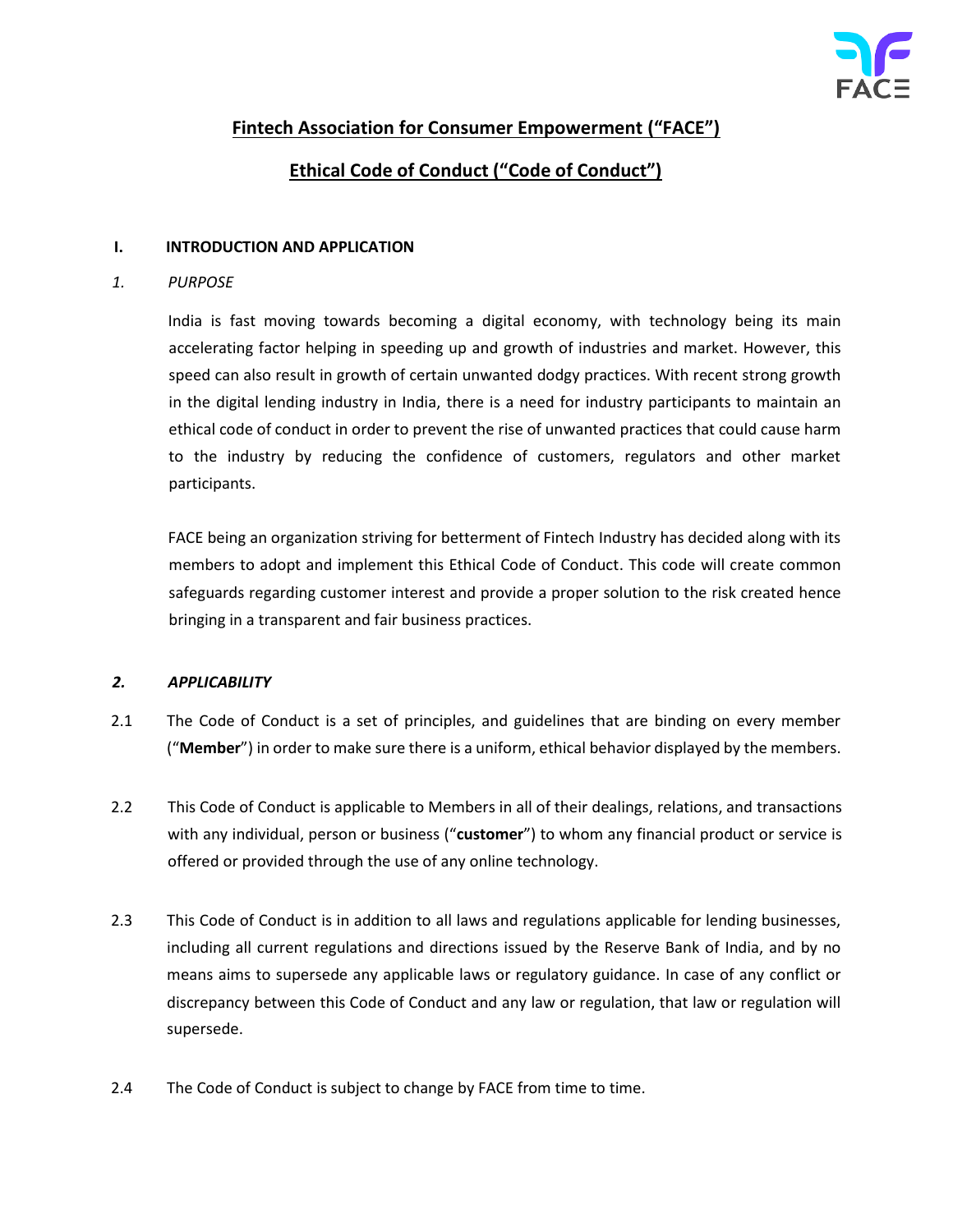

2.5 Members will have to comply with this Code of Conduct and any non-compliance may result in Sanctions as detailed below or as decided by the governing council of FACE.

#### **3. ADHERENCE & SUPERVISION**

- 3.1 Members agree, in writing, at the time of membership and renewal of membership, or during the term of membership to adhere to this Code of Conduct.
- 3.2 Members will have to provide, in writing, their acceptance of this Code of Conduct for continuation of their membership.
- 3.3 Each Member, as part of its acceptance of the Code of Conduct, accepts and consents to FACE's right to apply and give effect to the Sanctions as set out below.
- 3.4 Each Member shall provide to FACE the name of a person in its organization who will be Single Point of Contact (SPOC) regarding this Code of Conduct ("**Designated Officer**"). The Designated Officer will also be responsible for dissemination of this Code of Conduct (as updated from time to time) within the Member's organisation at frequent intervals. The name of the Designated Officer will be kept on record of FACE and will be the contact point for all communications with the Member in relation to the Code of Conduct.
- 3.5 Each Member must submit an annual confirmation to the Management Committee, in writing, on its compliance with the Code of Conduct, in such form as the FACE may require from time to time ("**Yearly Submission**"). The Yearly Submission will include a certification by a director, company secretary or other key managerial personnel that it is in compliance with this Code of Conduct. The Yearly Submission will be required from each Member in order to continue its membership and participation in FACE activities.
- 3.6 Members can conduct regular training session for staff, agent and representatives on this Code of Conduct and update them regarding the effects of non-compliance.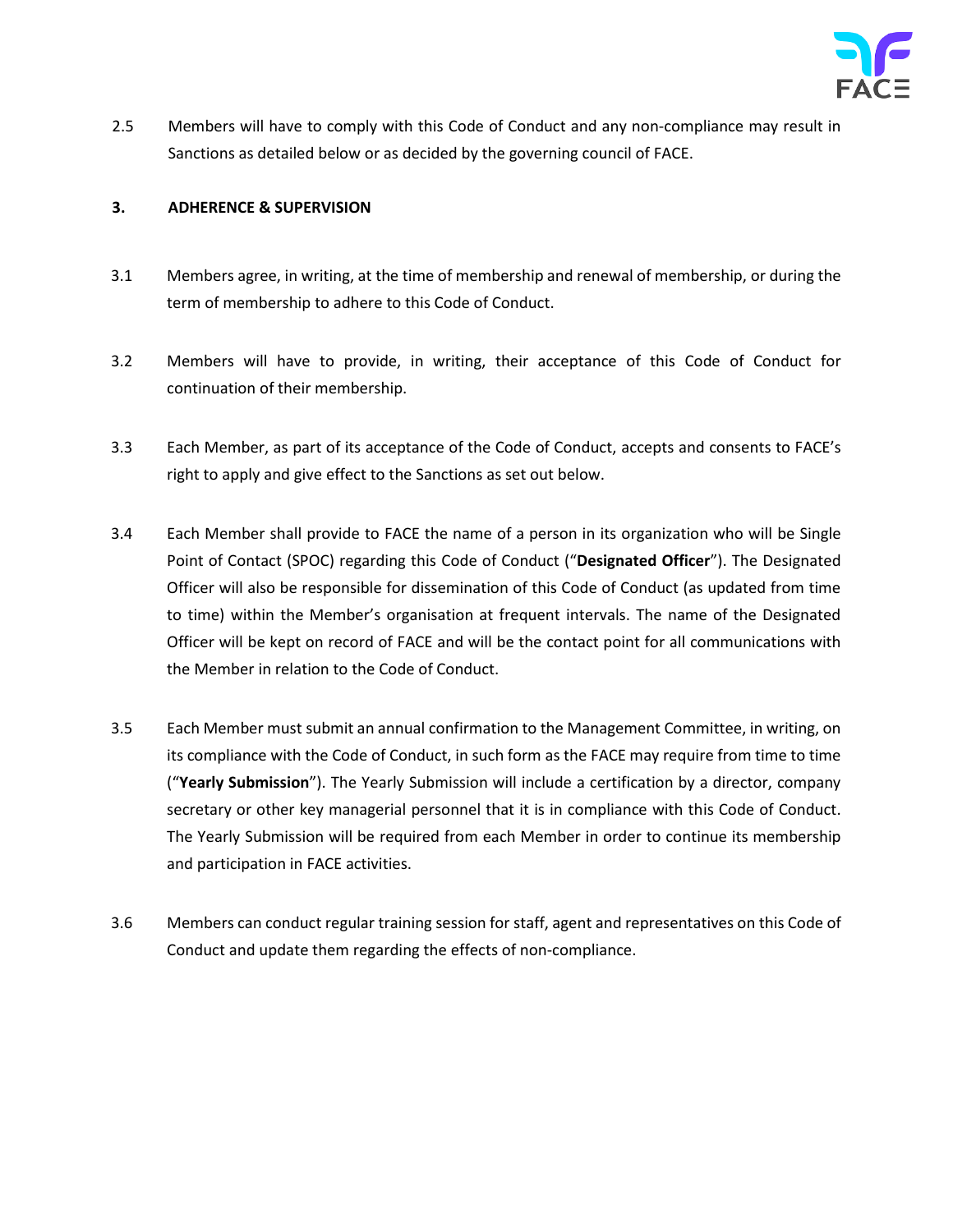## 4**. PROMOTION OF THE CODE OF CONDUCT**

- 4.1 Members should spread awareness about this Code of Conduct.
- 4.2 Members should display the Code of Conduct as part of their fair practices code (similar to Banks and NBFCs) and should make it be available to customers on the Members Website or App.

## *II. TENETS OF THE CODE OF CONDUCT*

## *1. OBLIGATION TO ADHERE TO ALL APPLICABLE LAWS AND REGULATIONS*

- 1.1 Each Member undertakes to comply with all provisions of all applicable laws and regulations, including, but not limited to:
	- a. Applicable laws and regulations concerning financial services, consumer protection and any general laws including without limitation all directions, guidelines, circulars and notifications issued by the Reserve Bank of India and other relevant statutory, regulatory or government bodies;
	- b. Applicable laws and regulations in the field of communication and informatics related to the protection of personal data in electronic systems;
	- c. Any other applicable law and regulations relating to business, operations and practices of members.
- 1.2 All provisions in this Code of Conduct complement and are in addition to the obligations of each Member under laws and regulations applicable to the Member. Each Member is individually and solely responsible for its compliance with applicable laws, regulations and this Code of Conduct.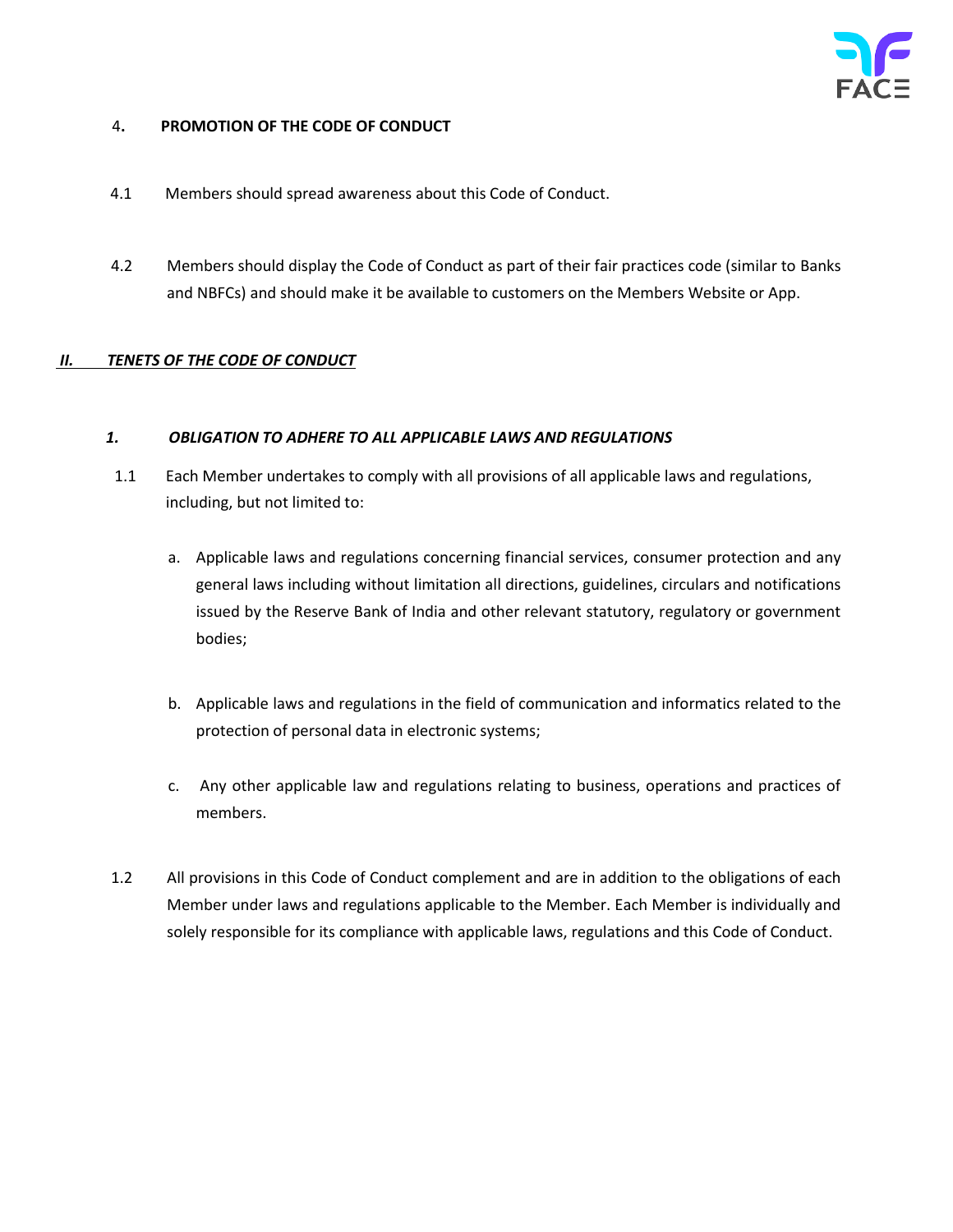## *2. BASIC PRINCIPLES*

#### 2.1 Transparency with regards to Product, Pricing and Services

- a. All the members must at all times offer products and services that are clear and unambiguous.
- b. Members should ensure that all their marketing and advertising material and outreach to customers is not false, ambiguous or deceptive.
- c. All the members must make every effort to provide relevant information in a format and language easily understandable to customers.

#### 2.2 **Fair treatment of Customers in Servicing and Collection**

Each Member must:

- a. have board approved fair practices code and ensure that the code is complied with;
- b. adopt ethical practices across its product and operations that treat their customers with dignity and respect and not resort to any harassment or intimidation;
- c. ensure that employees, staff, representatives and agents are adequately and regularly trained to deal with the customers in an appropriate manner to give effect to the above.
- d. ensure that employees, staff, representatives and agents treat all the customer fairly and according to guidelines published by the regulators.

## 2.3 **Lending within appropriate affordability limits**

It would be members responsibility to make fair income and affordability assessments of customer and ensure that financial product and services, including the loan and all charges and fees, are not in excess of a customer's capacity to pay.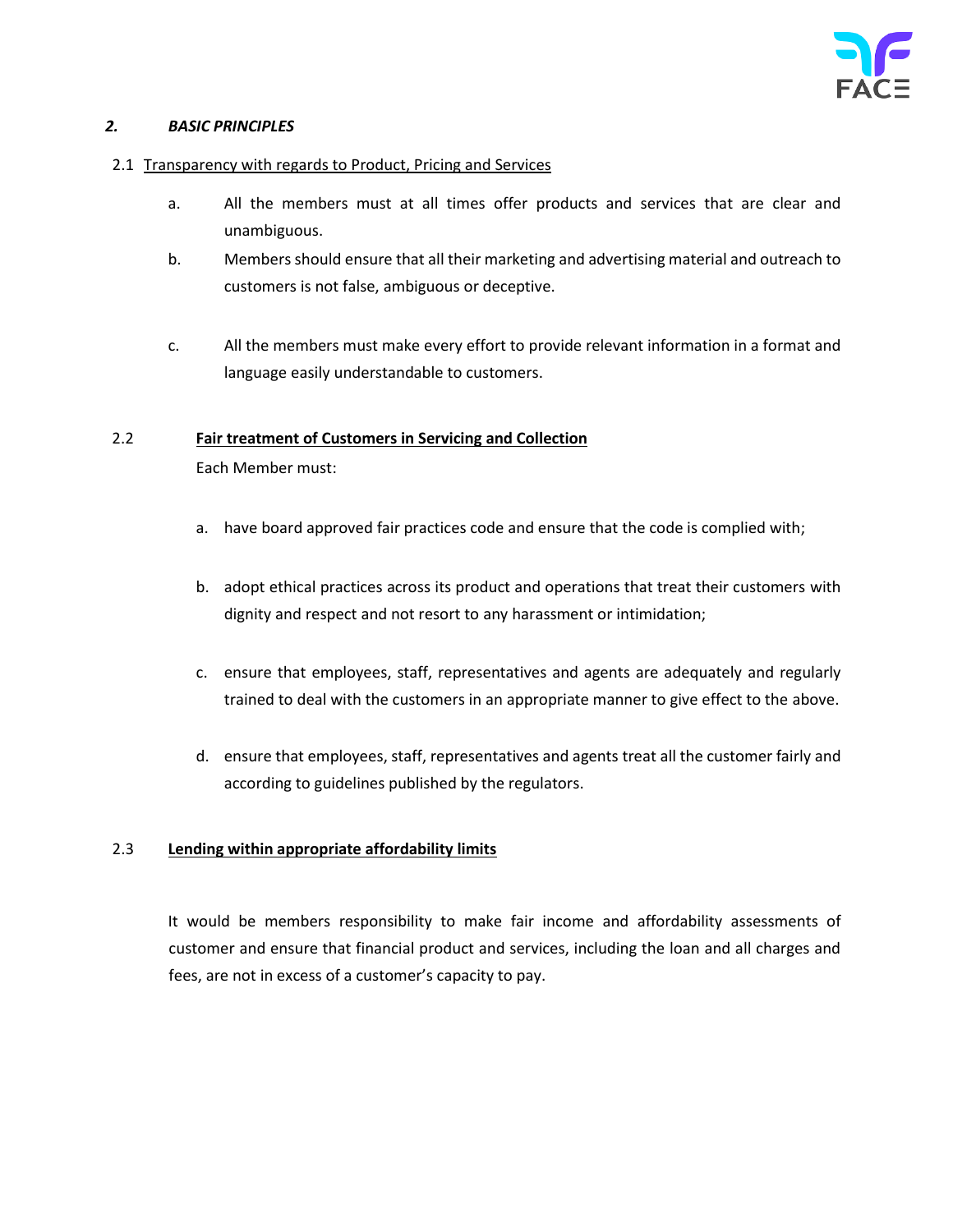## *3. SPECIFIC GUIDANCE*

## 3.1 **Product Transparency**

## **a. Disclosure of terms, conditions and obligations to customer**

- i. The Member should strive to make sure that detailed terms and conditions of the financial product and services offered are made available to the customer.
- ii. A sanction letter is issued to the customer by Lender before execution of the Loan Agreement.
- iii. A loan agreement containing detailed outlines of the obligations and commitments of the customer and commitments of the lender in the relationship should be provided to the customer.
- iv. The Customer must be clearly communicated that a loan is being granted which is to be repaid in certain time frame, failing to do so will have consequences in terms of Credit Bureau reporting and potential legal action on the event of default.
- v. Efforts should be taken to make customer understand the ultimate lender and who would be the Technology Partner. In the event the Member is not the lender, the customer should understand the role and responsibility of the Member in the process and transaction relating to the financial product and services.
- vi. The customer must be clearly communicated the Grievance Redressal Mechanism including forums he can approach.

## **b. Disclosure of all Costs to Customers**

- i) The Member must unambiguously list all costs and fees related to the product or service offered, including all upfront fees, processing fees, interest costs, insurance costs, registration fees, provisions, re-arrangement fees, late fees, prepayment fees or penalties and any other costs charged to the customer.
- ii) The description of all costs, including any conditional or default costs and expenses, must be explicitly provided in a manner that any customer can easily understand.
- iii) The Member must provide examples of the costs to the customer, including any contingent or default costs, in INR format specific to the financial service or product offered, so that the customer understands exactly all such costs.
- iv) The Member must provide a repayment schedule with detailed repayment information and due dates in a clear manner.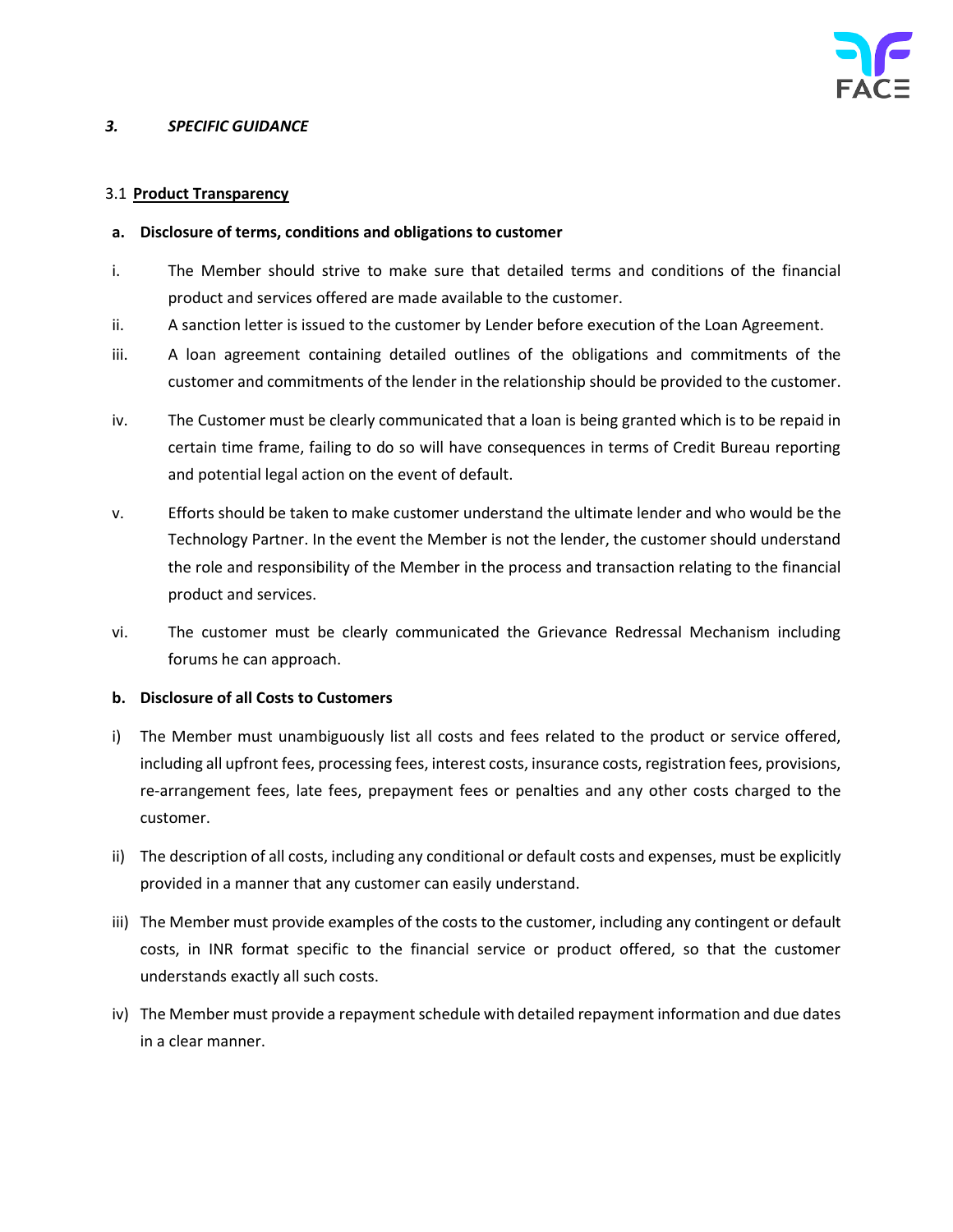## 3.2 **Pricing and Cost of Credit**

#### a. **Adverse Pricing**

Members will not design pricing models that could ever be considered "adverse" or including but not limited to:

1. Any misleading element in the presentation of costs or fees;

2. Confusing or complex Cost or fee structures that are designed to extract maximum revenue without consideration of customer understanding.

## b. **Interest Rates**

Members must disclose upfront effective annual interest rate for the loan in the loan documentation alongside loan amount and tenure so that customers can reasonably calculate the cost of credit.

## c. **Late Fees & Fines**

- i. The Member must provide clear information related to the amount and mechanism of imposing fines in the event of a delay. Such information should be disclosed upfront to the customer on or before the conclusion of the contract for financial product or service.
- ii. Late payment penalties should be reasonable and should not compound and shall be charged only in accordance with the disclosed policies of the Member.

## d. **Affordability**

i. The Member must have a system and process of verification and assessment of the financial condition of the customer to assess the eligibility and suitability for the loan or other financial product offered.

ii. The Member must have a system to ensure the accuracy of the data and information provided by a customer on the best effort basis.

## 3.2 **Collections and Servicing**

## **a. Information about an Ongoing loan**

The Member must provide timely information about loan payments due and outstanding loan amounts in a format that the customer clearly understands.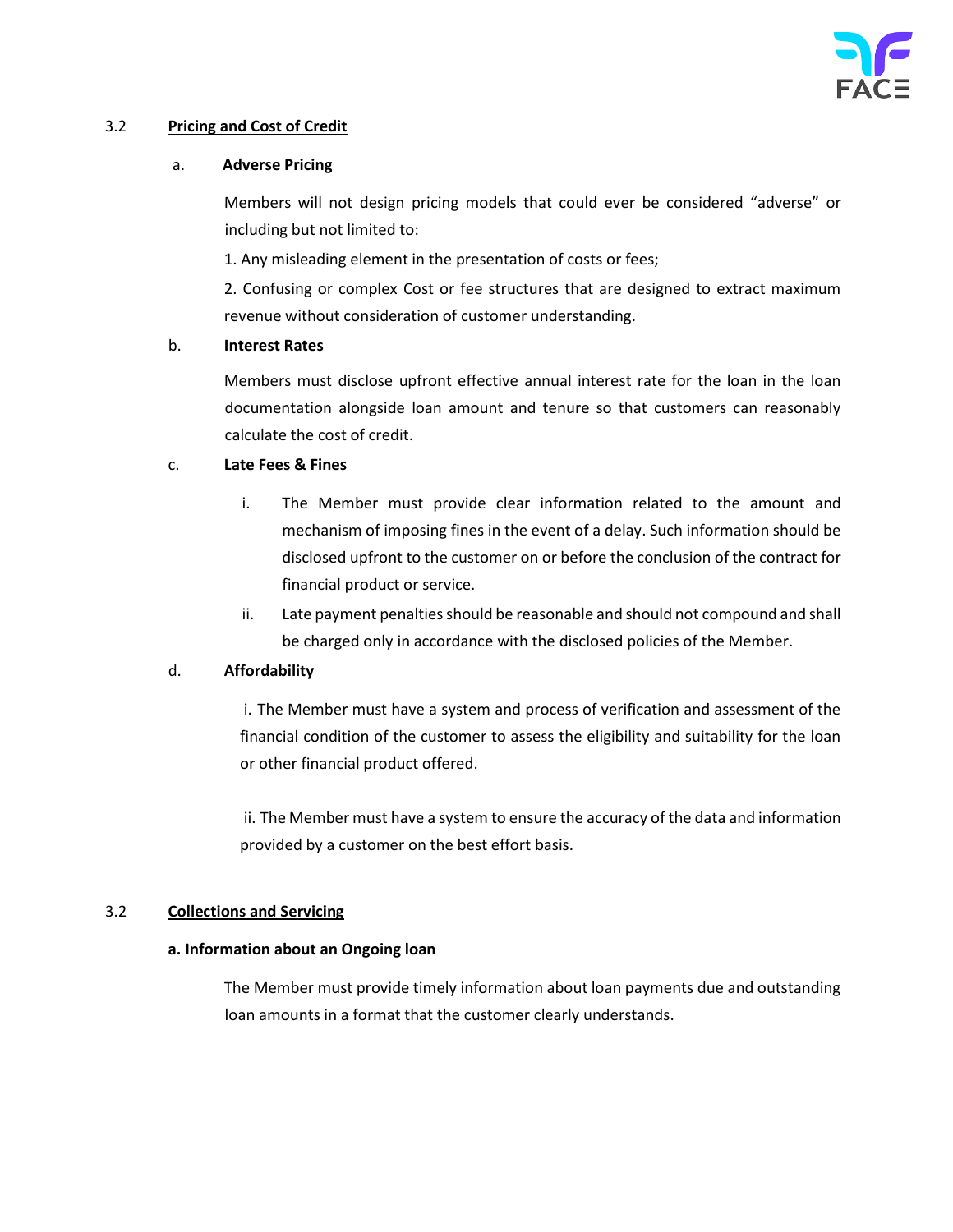## **b. Collection Process**

- i. The Member will ensure that during the collection process there is no harassment or intimidation.
- ii. The Member will ensure that its staff, agents and representatives are adequately trained to deal with the customers in an appropriate manner and are not rude or humiliating in their dealings with the customer.

## 3.4 **Data Usage and Sharing**

- a. The Member must follow a consent-based architecture for data capture with informed consent provided by the customer following a detailed explanation of the data being captured and used (including sharing of such data with third parties). The Member shall preserve such digital records of customer consent(s) as proof of informed consent.
- b. The Member is required to practice good faith in the collection, storage, use and sharing of personal data of customers.
- c. Without limiting the generality of the above, Members shall not:
	- 1. intentionally request personal data from a customer even though there is no service that can be provided to a customer;
	- 2. intentionally collect personal data irrelevant to the services that will be provided to the customer by the Member;
	- 3. collect personal data outside the data that has been agreed to be given by the customer;
	- 4. use personal data for purposes that have not been notified or purposes that are different from what was previously notified to the customer;
	- 5. collect and store customer's personal data even though the Member or any person authorized by the Member to collect, process or store such personal data does not yet have a reliable system or processes to carry out such activities or protect such data;
	- 6. sell personal data of customers to third parties without explicit consent from the customer;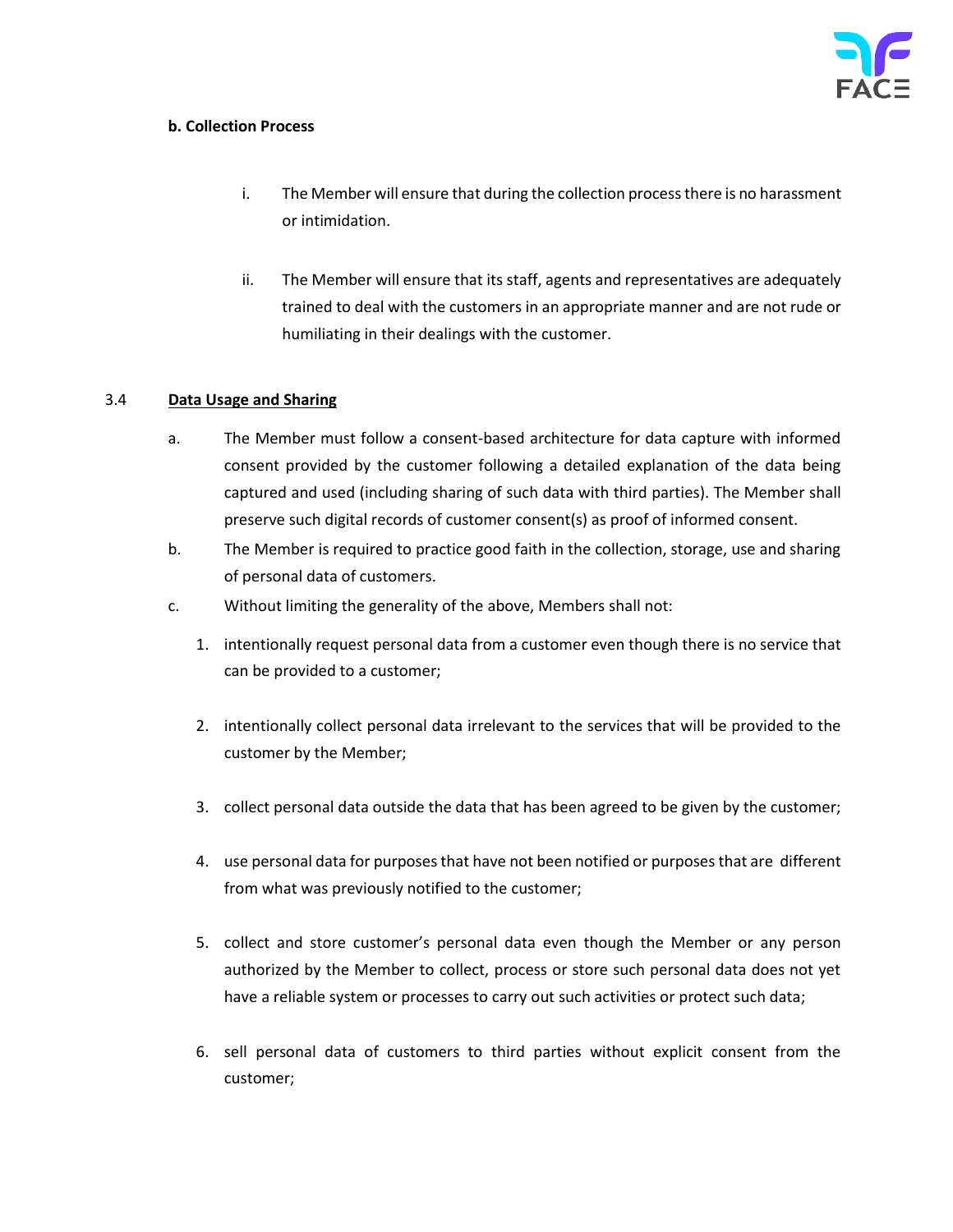- 7. share such personal data with third parties other than for purposes consented to by the customer;
- 8. use the personal data in any manner which is likely to cause physical harm or injury to any customer, their family member or any person associated with the customer.

## *4.* **CUSTOMER GRIEVANCE MANAGEMENT**

- (a) Every Member must have a board approved policy for addressing customer complaints in a fair, and prompt manner and shall put into place an efficient mechanism for implementation of such customer complaint policy and for resolution of customer complaints in compliance with rights of the customer under law and contract.
- (b) Each Member shall provide to customers, including by publishing on its website, details of how the customer can contact customer service / concerned compliance officer at the Member or seek redressal of customer complaints.
- (c) The Member should also provide details of how customers can contact the regulated entities, such as banks and NBFCs, which are involved in providing the relevant financial product or services to the customer.
- (d) The Member should also provide details of the right of the customers to raise complaints in consumer forums, RBI, Financial Ombudsman etc. and guidance on how the customer can approach such authorities.

## *5. SANCTIONS*

- 5.1 FACE shall monitor compliance with the Code of Conduct by Members and the Board of Directors may constitute a Compliance Committee for this purpose, and in such event, all references to the Committee in this section will mean such Compliance Committee.
- 5.2 The Committee will notify procedure for the admission of complaints against any Member for the violation of the Code of Conduct, investigation and determination of violation, and the decision